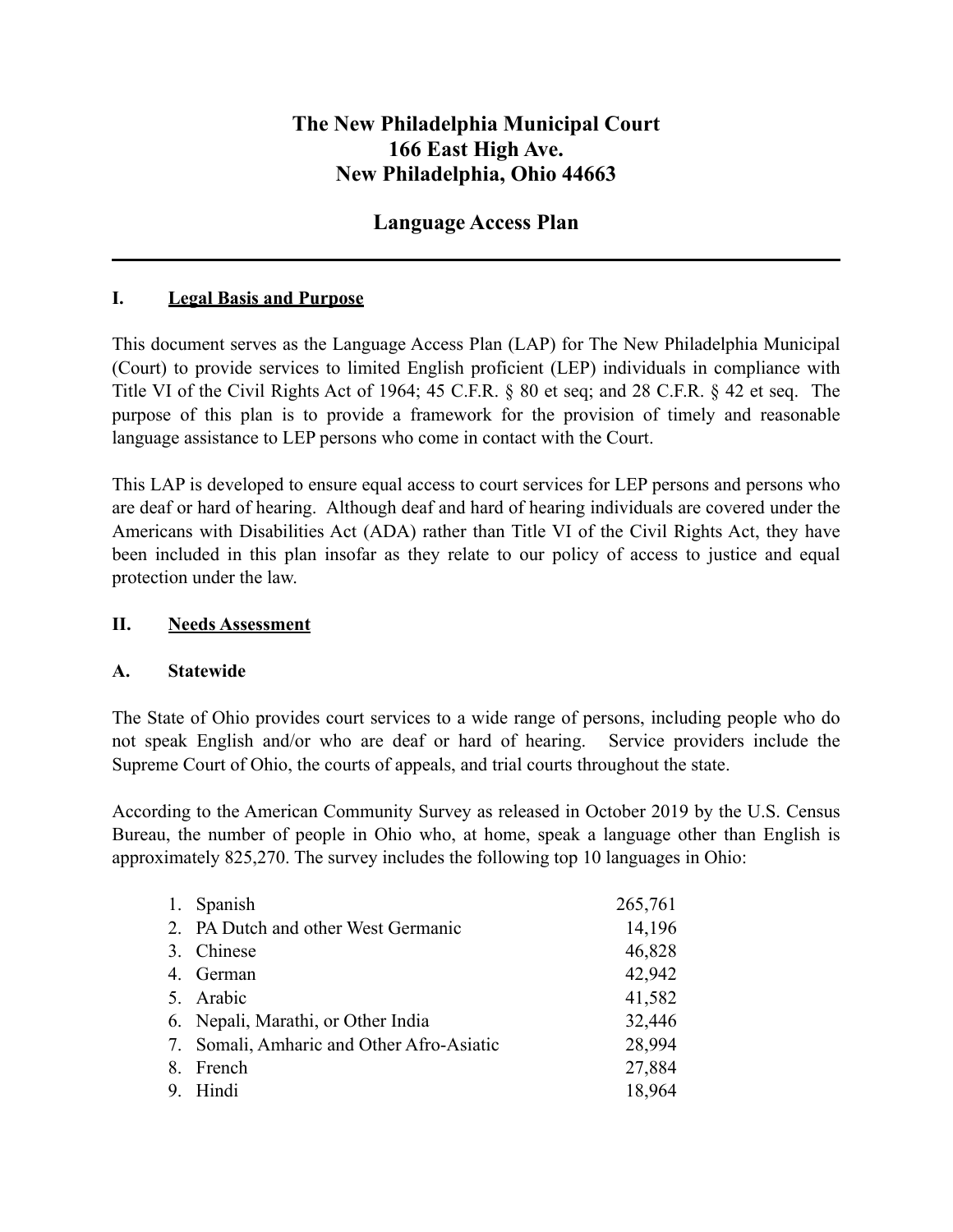#### 10. Telugu 17,908

Additionally, data compiled by the Supreme court of Ohio Language Service Program on the use of telephonic interpreters in the state of Ohio from 2019-2020 revealed that the most widely used remote languages used in courts statewide are the following:

| <b>Language</b> | 2019-2020 Avg. |
|-----------------|----------------|
| 1. Spanish      | 1,828          |
| 2. Nepali       | 332            |
| 3. Arabic       | 270            |
| 4. French       | 209            |
| 5. Swahili      | 209            |
| 6. Somali       | 184            |
| 7. Kinyarwanda  | 103            |
| 8. Mandarin     | 101            |
| 9. Russian      | 69             |
| 10. Vietnamese  | 55             |

#### **B. The New Philadelphia Municipal Court**

The Court will make every effort to provide services to all LEP and deaf or hard of hearing persons in its jurisdiction. The most commonly used languages in the Court are the following:

- Spanish
- Q'iché, Quiché or K'iche'
- Other Mayan Languages
- Chinese
- American Sign Language

#### **III. Language Assistance Resources**

#### **A. Language Access Coordinator**

The Court has designated a Language Access Coordinator (LAC). The LAC, along with the Judge will assist in ensuring that language services are delivered by the court in accordance with this plan and in accordance with this plan and the Rules of Superintendence for the Courts of Ohio, Rules 80-89.

The Court's LAC is **Court Administrator Judith E. Dzigiel.** She can be reached at jdzigiel@npmunicipalcourt.org or 330-343-6797, ext. 223.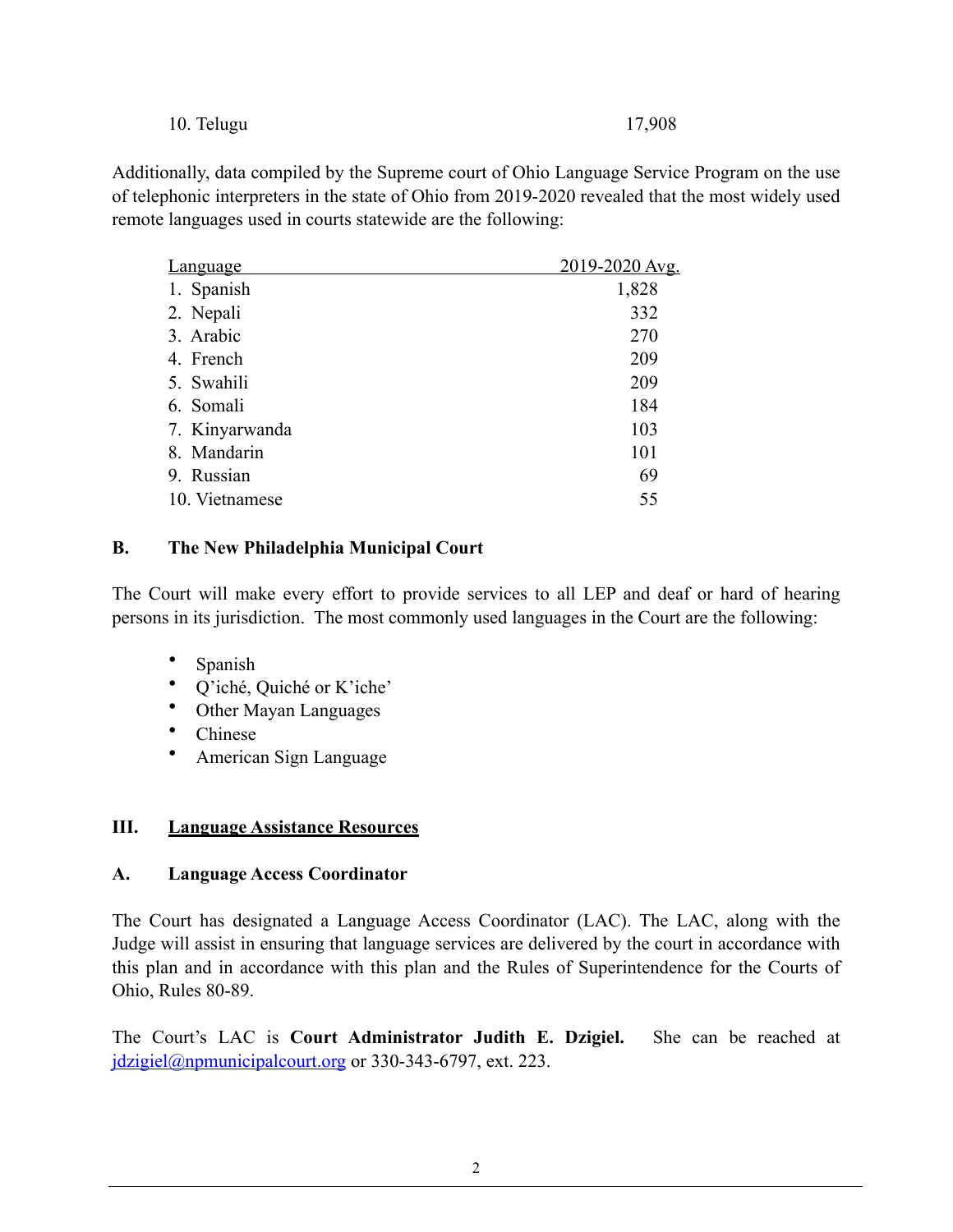Complaints submitted under Section VIII of this LAP will be addressed by the LAC within 10 business days. In addition to the responsibilities already outlined in this plan, the LAC also has the following responsibilities:

- Identify qualified interpreters and translators to be included in an interpreter list as maintained by the Court;
- Maintain records regarding use of interpreters;
- Ensure quality control of interpreters and translators; and
- Assign qualified interpreters, translators, and bilingual employees to perform language assistance functions.

## **B. Interpreters Used in the Courts**

Under Ohio law and Supreme Court rules, there are two different instances in which a court must provide an interpreter: in a case or court function and in connection with ancillary services. This distinction is important because the type of interpreter to be provided and the Court's responsibilities differ depending on the specific situation.

By statute, Ohio courts must appoint qualified interpreters. Specifically, R.C. 2311.14 provides that courts shall provide interpreters due to hearing, speech, or other impairments of a party or a witness to a case.

Additionally, Rule 88 of the Rules of Superintendence for the Courts of Ohio requires that the Court appoint an interpreter in a case or court function when an LEP or deaf or hard of hearing individual requests an interpreter or when the Court determines the services of an interpreter are necessary for the meaningful participation of the party or witness.

Under Ohio law, foreign language interpreters will be provided at court expense, if the party is found to be indigent. However, in order to comply with the prohibition against national origin discrimination in Title VI of the Civil Rights Act of 1964, 42 U.S.C. 2000d, et. seq., the Omnibus Crime Control and Safe Streets Act of 1968, 42 U.S.C. 3789d(c), and 28 C.F.R. Part 42, Subparts C and D, recipients of federal funds must provide meaningful access to limited English proficient (LEP) individuals. *Lau v. Nichols*, 414 U.S. 563 (1974). The U.S. Department of Justice advises that practices, such as charging for interpretation and translation services or seeking recoupment for those costs, significantly impair, restrict, or preclude the participation of LEP individuals in the judicial system and are inconsistent with recipients' Title VI obligations. For more information, please refer to Guidance from the U.S. Department of Justice to state court justices and administrators' letter from Assistant Attorney of the Civil Rights Division to Chief Justices and State Court Administrators (Aug. 16, 2010); Guidance to Federal Financial Assistance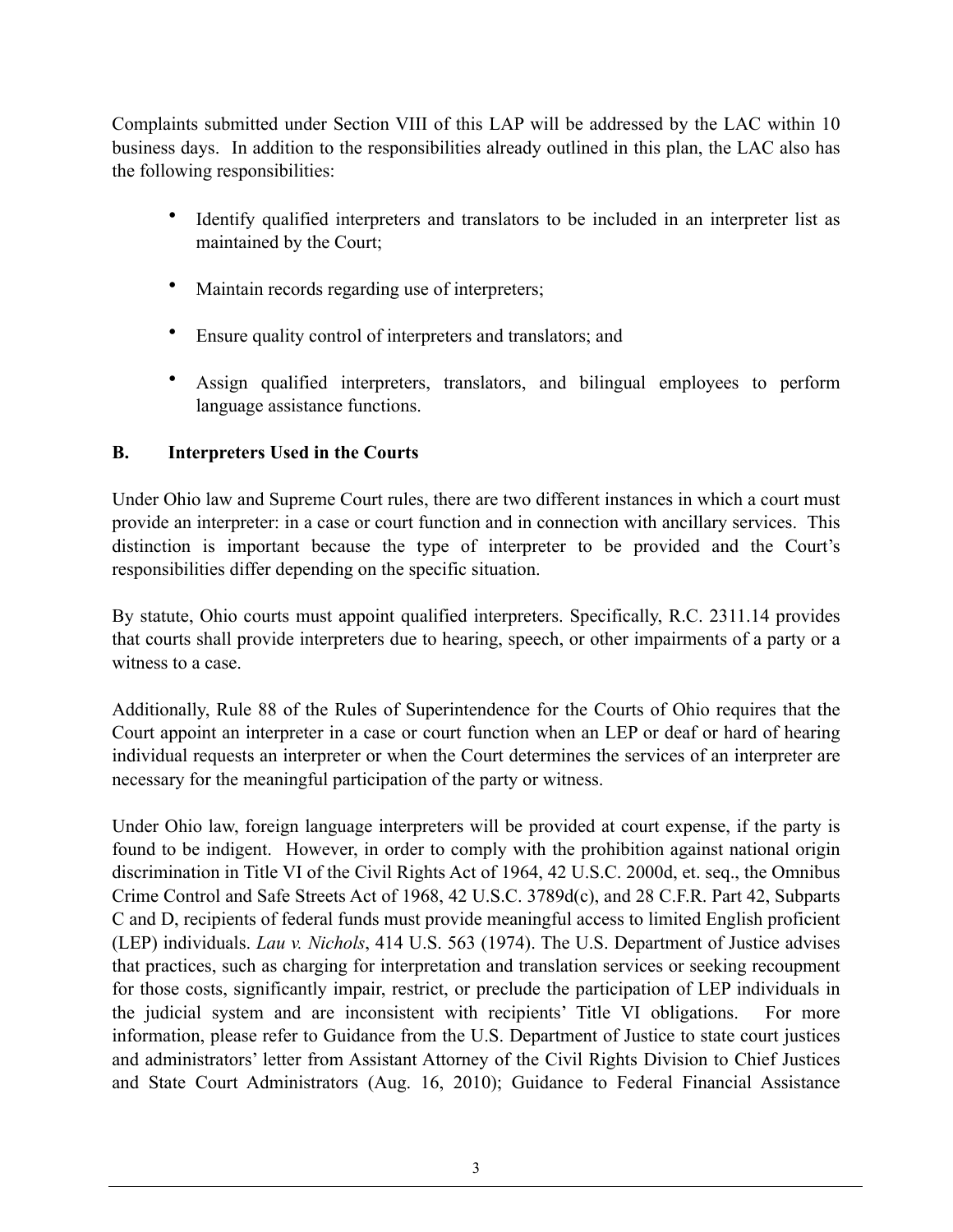Recipients Regarding Title VI Prohibition Against National Origin Discrimination Affecting Limited English Proficient Persons, 67 Fed. Reg. 41455 (June 18, 2002).

Sign language interpreters will be provided at court expense for all deaf or hard of hearing court parties, witnesses, or jurors in compliance with the ADA.

## **IV. Use of Interpreters**

## **A. Determining the Need for an Interpreter**

There are various ways that the Court will determine whether an LEP or deaf or hard of hearing person needs the services of a court interpreter. First, the LEP or deaf or hard of hearing person may request an interpreter.

Second, Court personnel and judges may determine that an interpreter is necessary for the meaningful participation of a party or witness. Many people who need an interpreter will not request one because they do not realize that interpreters are available, they mistakenly think they will have to pay for the interpreter, or because they do not recognize the level of English proficiency or communication skills needed to understand the court proceeding. Therefore, when it appears that an individual has any difficulty communicating, the Court staff, judge, or magistrate must provide an interpreter to ensure full access to the Court. See Sup.R. 88(A)(2),  $(B)(l)(b)$ .

In legal proceedings, judges and magistrates must make a determination, on the record, as to the need for an interpreter. In court functions and ancillary services, designated staff may make a determination as to the need of an interpreter.

Third, once a party or a witness has been identified as an LEP or deaf or hard of hearing individual, the Court will exercise every effort to appoint interpreters in all future related proceedings or court functions. Furthermore, the Court will follow the requirements of Sup.R. 88 to appoint an interpreter (see Section C below). If no in-person interpreter is available at the given instance, the Court will grant a continuance or if possible and appropriate, in accordance with Sup.R. 88, Appendix J, use the services of a telephonic interpreter.

## **B. Court Interpreter Qualifications**

The Language Services Program of the Supreme Court of Ohio maintains an online statewide roster of interpreters who may work in the courts. Foreign language interpreters on the roster have passed a written examination, attended at least 24 hours of court interpreter training, and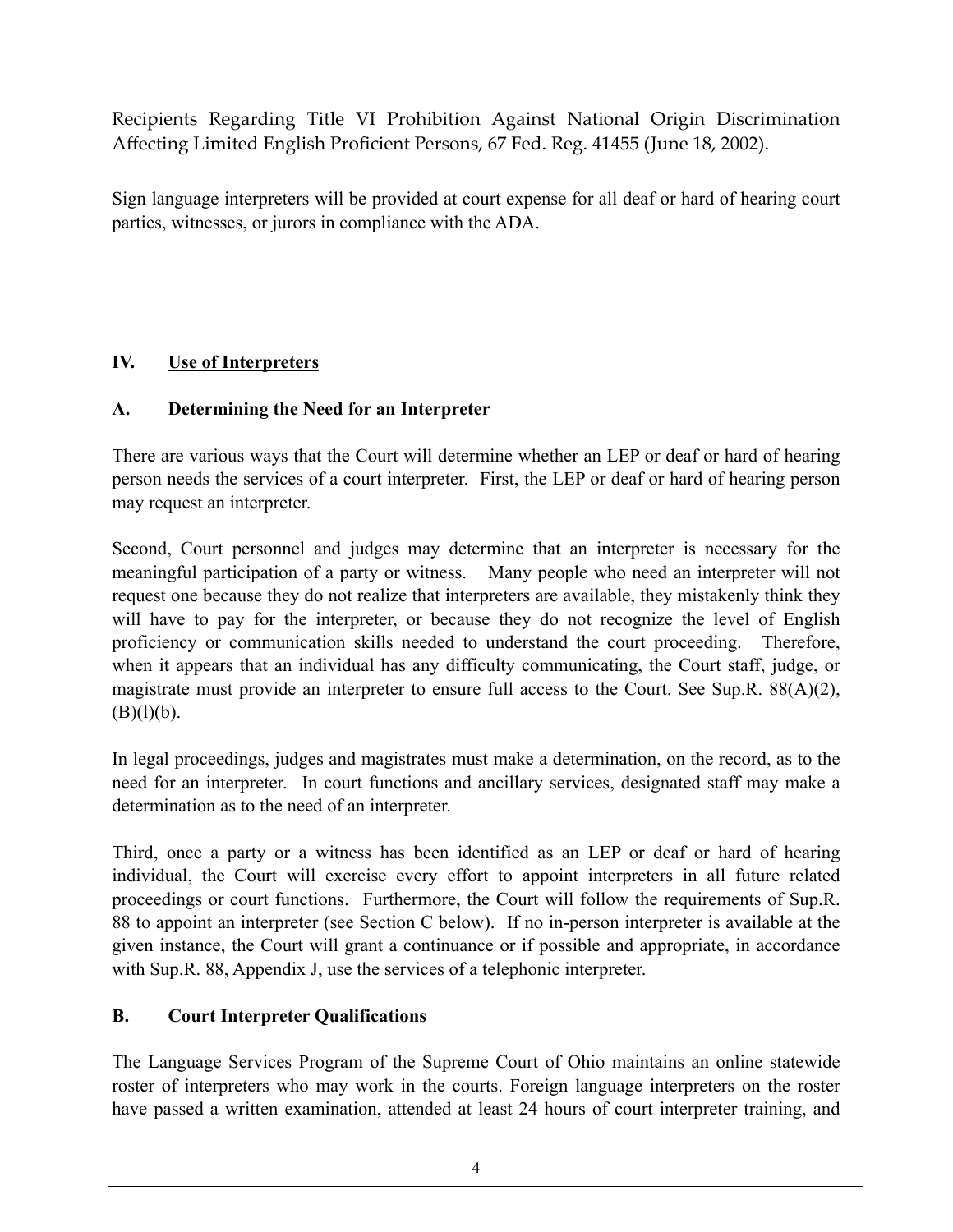have scored within a designated range that measures their language and interpreting skill. Sign language interpreters have also met similar requirements as necessary for national certification through the Registry of Interpreters for the Deaf. The definition of each category of interpreter is set forth in Sup.R. 80-88.

# **C. Appointment of a Court Interpreter**

The Court will appoint in-person and telephonic court interpreters in accordance with all criteria set forth in Sup.R. 88 and will ensure that certified court interpreters are used whenever reasonably available.

Pursuant to Sup.R. 88(C), the Court will make all reasonable efforts to avoid appointing foreign language interpreters or sign language interpreters if they are compensated by a business owned or controlled by a party or a witness; friend or a family or household member of a party or witness; a potential witness; Court personnel employed for a purpose other than interpreting; law enforcement officer or probation department personnel; or would not serve to protect a party's rights or ensure the integrity of the proceedings or have a conflict of interest, real or perceived.

# **D. Language Services outside the Courtroom**

In accordance with Sup.R. 89, the Court shall ensure that LEP individuals and individuals who are deaf or hard of hearing have meaningful access to ancillary services outside the courtroom. LEP individuals and individuals who are deaf or hard of hearing may come in contact with Court personnel via the phone, counter, or other means. The Court has the following resources to assist LEP individuals and individuals who are deaf or hard of hearing:

- When a Court staff member does not know what language a customer is speaking, they use an "I Speak" card which is available in 63 languages. The LAC is responsible for distributing cards to all staff and to any new staff.
- In order to meet the needs of those who speak less-common languages, Court staff may rely on telephonic interpretation or relay services to bridge communication.

# **V. Translated Forms and Documents**

Ohio courts understand the importance of translating forms and documents so that LEP individuals have greater access to the courts' services.

The Ohio Supreme Court's website includes a link to forms which are in other languages: https://www.supremecourt.ohio.gov/JCS/CFC/DRForms/languages.asp.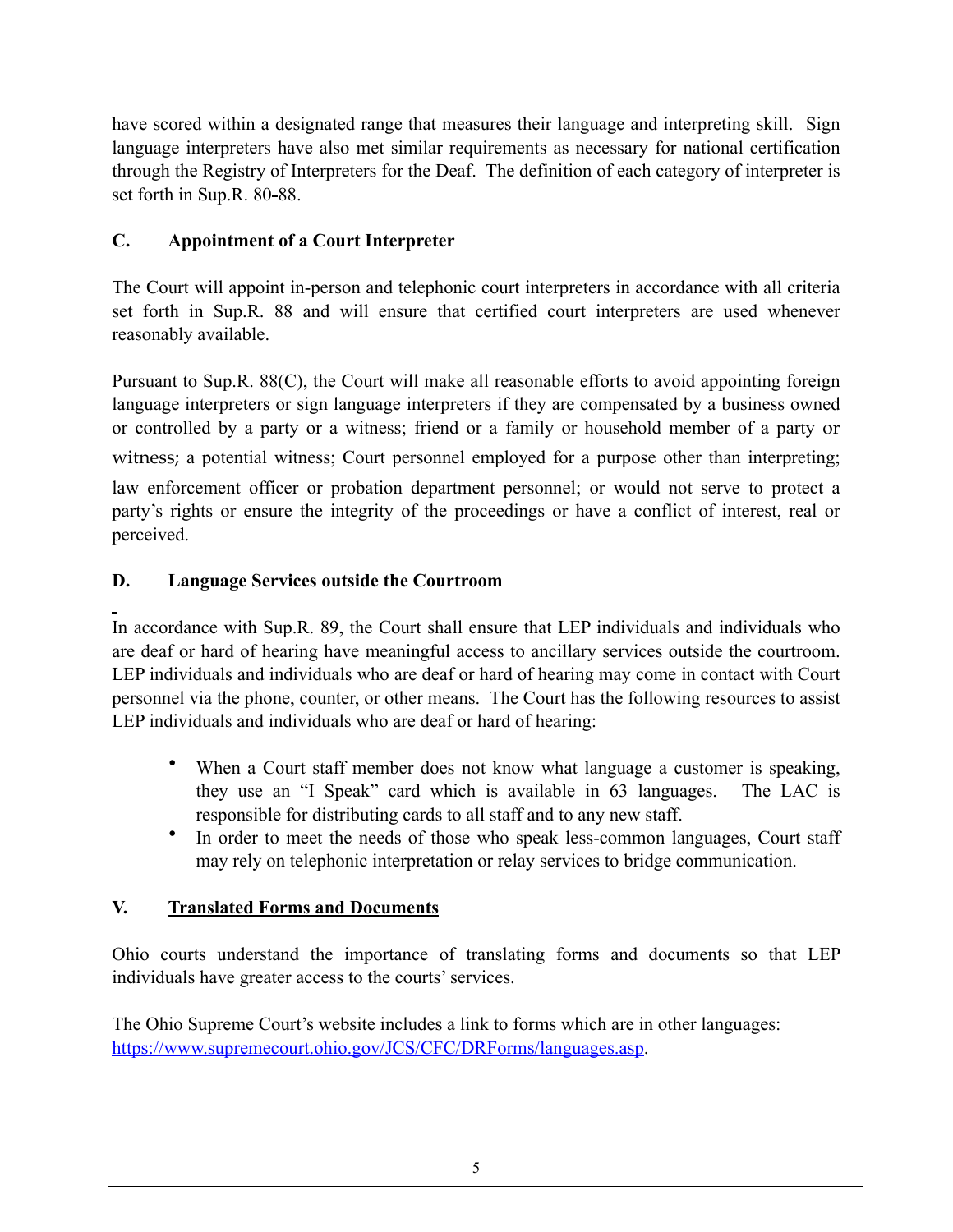When interpreters are hired for hearings, interpreters are expected to provide sight translations for corresponding documentation to LEP individuals. Additionally, the Supreme Court of Ohio has translated a number of court forms into various languages: Arabic, Chinese, Russian, Somali, and Spanish. These are posted on the Supreme Court of Ohio website and are available to all courts.

The Court follows the process to translate material described in Appendix J of the *Interpreters in the Judicial System: A Handbook for Ohio Judges*. Appendix J identifies the steps to translate material from project management to editing, proofreading, and publishing. The section also describes the process for the selection of qualified translators. The Court will also rely on the

Language Services Program at the Supreme Court of Ohio for consultation and technical assistance.

The Court will assess demographics and analyze the most commonly used forms and embark in the translation of additional forms as resources allow.

## **VI. Local Rule**

The Court will adopt a local rule regarding appointment of interpreters.

# **VII. Training**

Ohio courts are committed to providing language access training opportunities for all staff members who come in contact with or may come in contact with LEP individuals and individuals who are deaf or hard of hearing. The Ohio Judicial College and the Language Services Program provide ongoing training for court staff regarding issues related to LEP populations, individuals who are deaf or hard of hearing, the use of interpreters, and other language access matters. The Court will take advantage of this training as needed and will engage in ongoing training of its staff to ensure that all staff are aware of the Court's LAP.

## **VIII. Complaint Process**

The Court will ensure that all LEP individuals and individuals who are deaf or hard of hearing receive language assistance services in their primary language. The Court has developed a local complaint resolution process and the court employees will provide information on this process to LEP individuals or individuals who are deaf or hard of hearing upon request or if an LEP/deaf or hard of hearing individual voices concern about the lack of language access services or the quality of services that were provided.

## **A. Initiating a Complaint**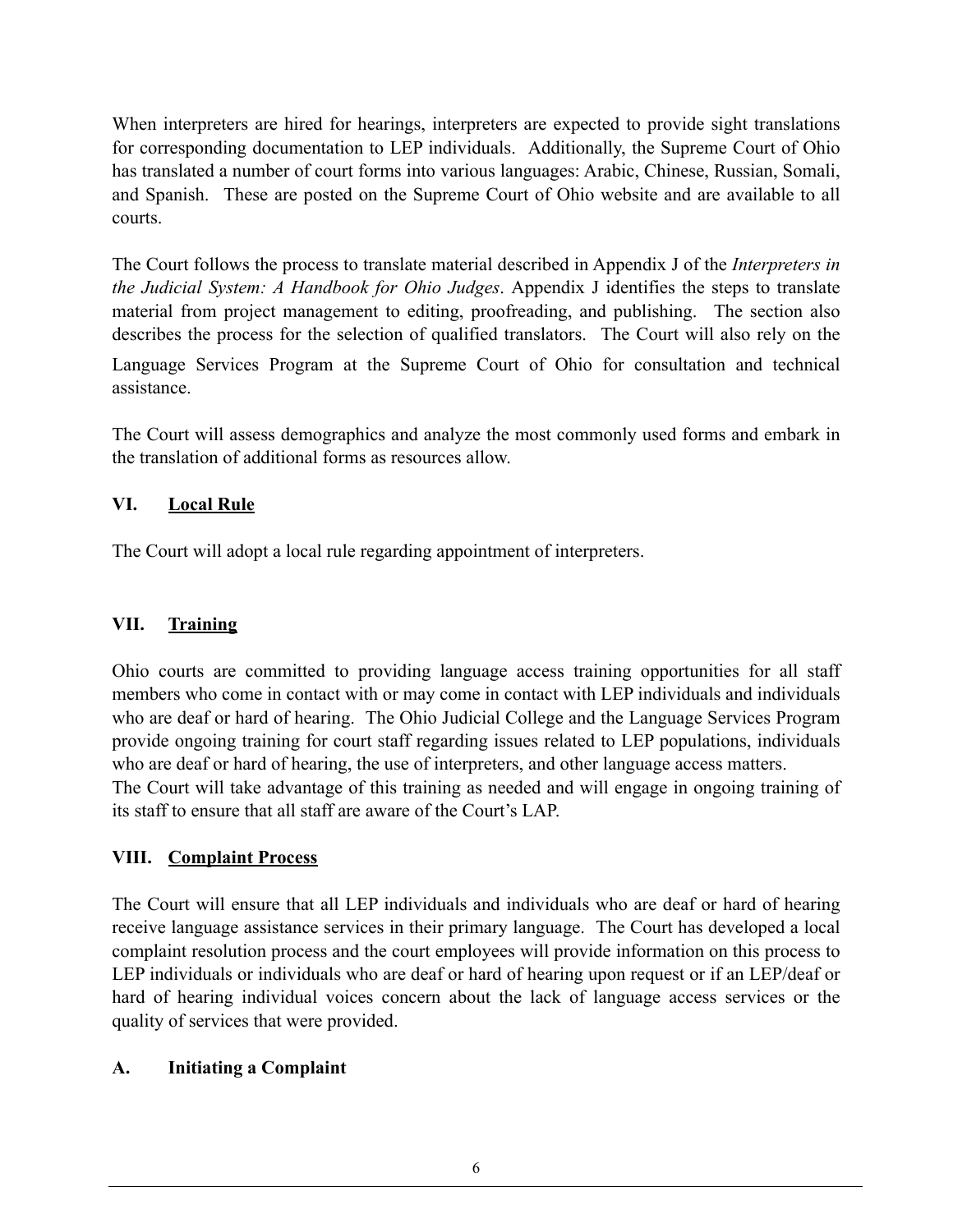An LEP person, his or her attorney, or their advocate, may initiate a complaint in their primary language through the following methods:

- Complete and submit the Language Access Complaint Form (Attachment A)
- Submit a letter addressing the complaint

# **B. Intake**

The LAC will review the complaint and obtain all pertinent information from the complainant. The LAC will document receipt of the complaint and provide information about it to the individual who supervised the affected employee(s). Anonymous complaints may not be investigated.

# **C. Acknowledgment of Complaint**

The LAC will respond to the complaint within 10 business days by letter acknowledging receipt of the complaint.

## **D. Notification**

Upon receipt of a Language Access Complaint Form, the LAC will take prompt action to review, investigate and respond to its allegations. The LAC will also notify the Judge of such complaint.

In addition to the Court's process above, the Supreme Court of Ohio also has a complaint process. To promptly address any concerns that an LEP person or an individual who is deaf or hard of hearing did not receive language assistance, the Supreme Court of Ohio has developed a process for handling such complaints.

For more information on the Ohio Supreme Court's complaint resolution process, please visit: http://www.supremecourt.ohio.gov/JCS/interpreterSvcs/default.asp.

Parties may also call 1(888)-317-3177, Monday-Friday, 8 AM to 5 PM, or send correspondence via email to: InterpreterServices@sc.ohio.gov or via US Postal Service to:

> Language Services Program Complaint Resolution 65 South Front Street Columbus, Ohio 43215

# **IX. Public Notification and Evaluation of LAP**

**A. LAP Approval**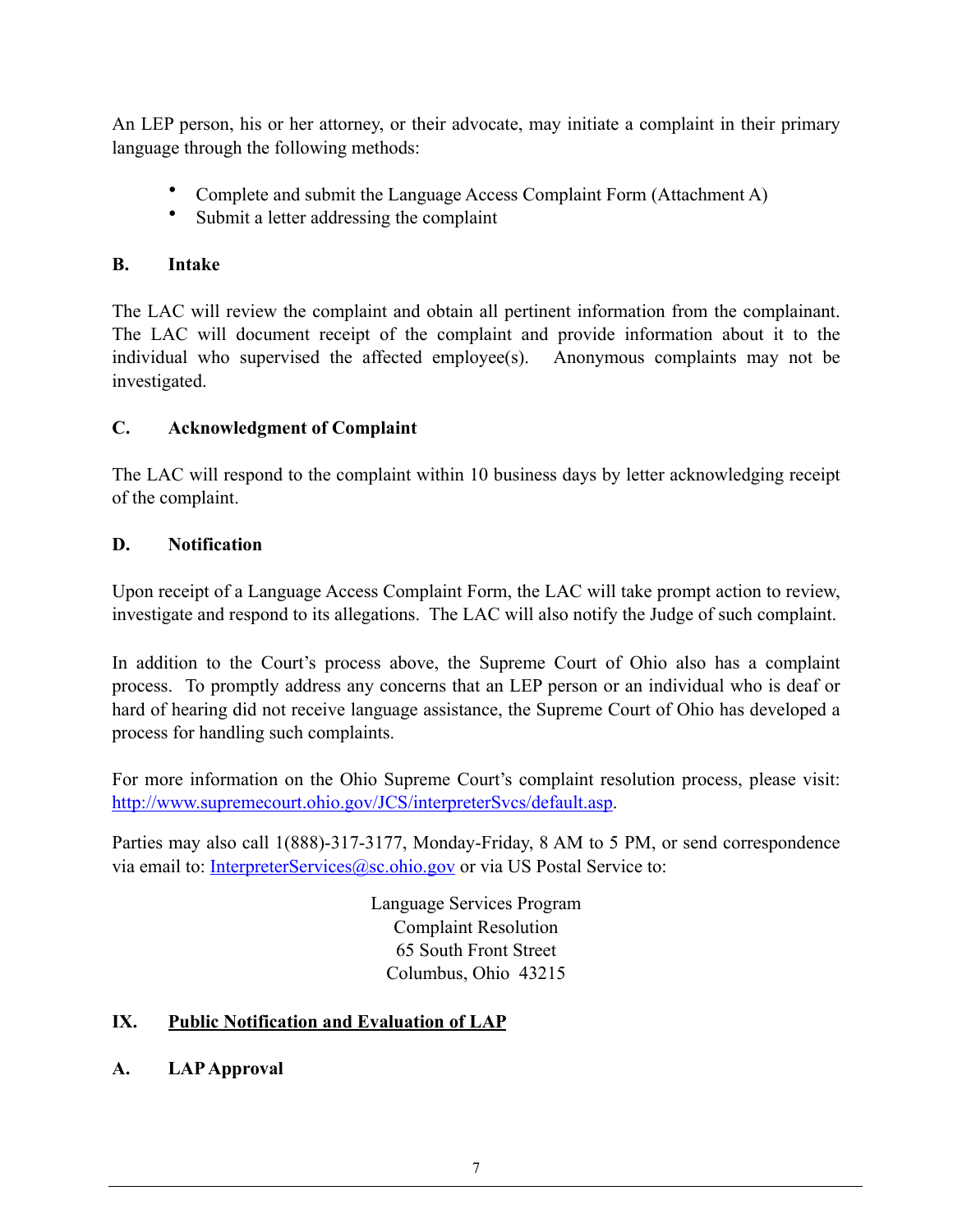The Court LAP has been approved by the Judge. Any future revisions to the plan will be submitted to the Judge for approval. Copies of the Court LAP will be distributed to all Court staff by the LAC.

#### **B. Notification**

The LAC will ensure that any new staff receives a copy of the plan. Copies of the Court LAP will be provided to the public upon request. In addition, the Court will post this plan on its website.

The Court will display a sign translated into Ohio's 12 most frequently used languages which states:

## *You may have the right to a court-appointed interpreter. If one is not provided, call 1.888.317.3177, Monday - Friday, 8 AM to 5 PM.*

The Court will display this sign at a common area visible to all Court users. In the Court, the LAC is responsible to make sure signs are visible, interpreters are provided, and our LAP plan is monitored.

#### **C. Evaluation of the LAP**

The LAC will review this plan on an annual basis and make changes based on the review. The evaluation will include review of any complaints received, identification of any problem areas, development of required corrective action strategies, and input from court staff. Elements of the evaluation may include:

- Assessing the number of LEP and deaf or hard of hearing persons requesting court interpreters in Ohio courts;
- Assessing current language needs to determine if additional services or translated materials should be provided;
- Assessing whether staff members adequately understand LEP policies and procedures and how to carry them out;
- Reviewing complaints received since the last review; and
- Gathering feedback from LEP and deaf or hard of hearing communities around the state; using that feedback as collaboration on any revisions to the LAP.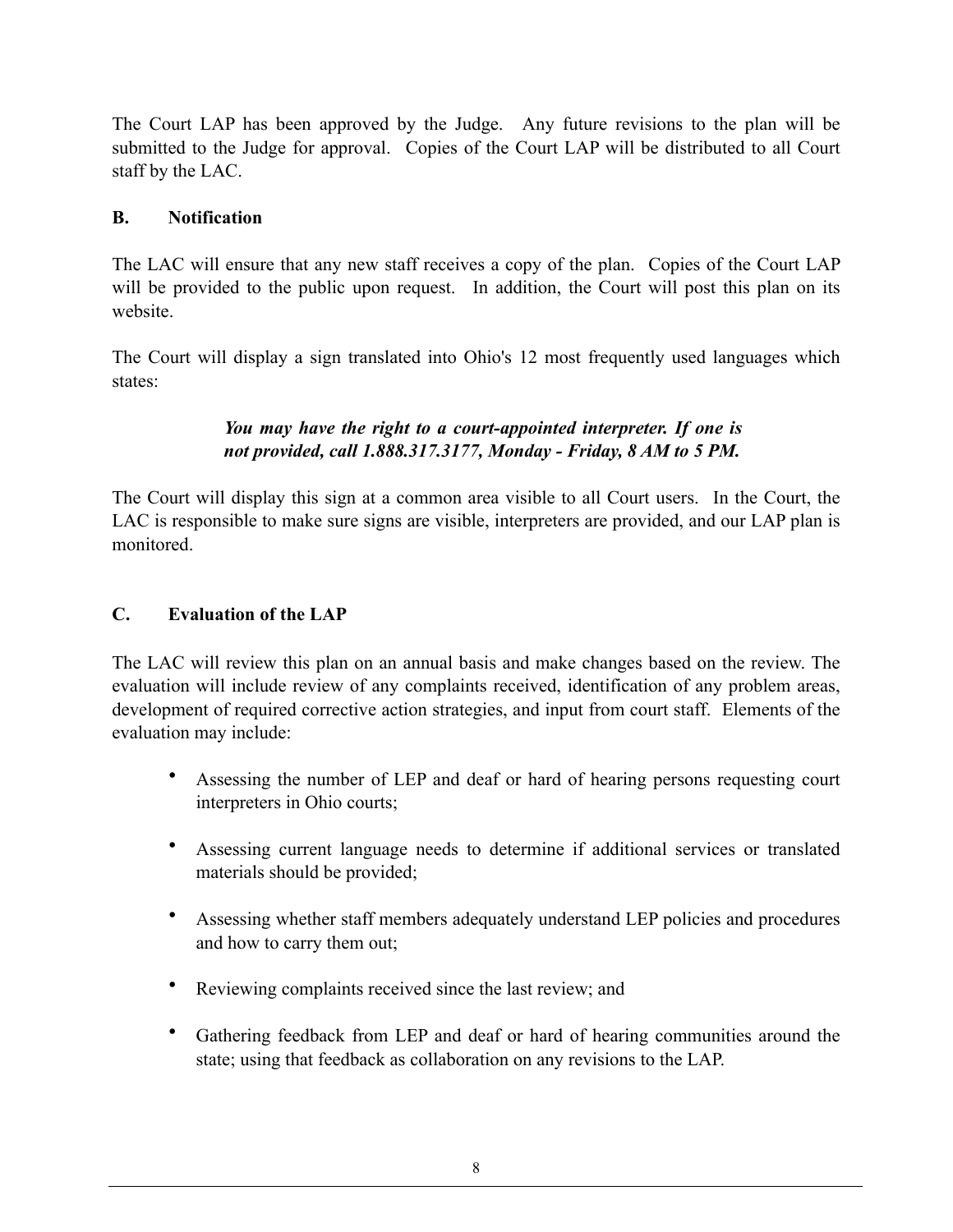Any revisions made to the plan will be approved by the Judge and will be communicated by posting on the Court's public website.

#### **X. Official Designation of LAC and Back-Up Language Access Coordinators**

**Language Access Coordinator: Judith E. Dzigiel** Court Administrator 166 East High Avenue New Philadelphia, Ohio 44663 Phone: 330-343-6797, ext. 223 Email: *jdzigiel@npmunicipalcourt.org* 

In the event that the LAC is unavailable, the back-up Language Access Coordinators will serve as the substitute.

#### **Back-up Language Access Coordinators:**

#### **Julie A. Stamets**

Clerk of Court 166 East High Avenue New Philadelphia, Ohio 44663 Phone: 330-343-6797 ext. 232 Email: jstamets@npmunicipalcourt.org

## **Julie Yutzy**

Chief Deputy Clerk 166 East High Avenue New Philadelphia, Ohio 44663 Phone: 330-343-6797 ext. 234 Email: jyutzy@npmunicipalcourt.org

## **XI. Helpful Resources**

- Federal interagency website about language access: www.lep.gov
- American Bar Association Standards for Language Access in Courts, February 2012: www.americanbar.org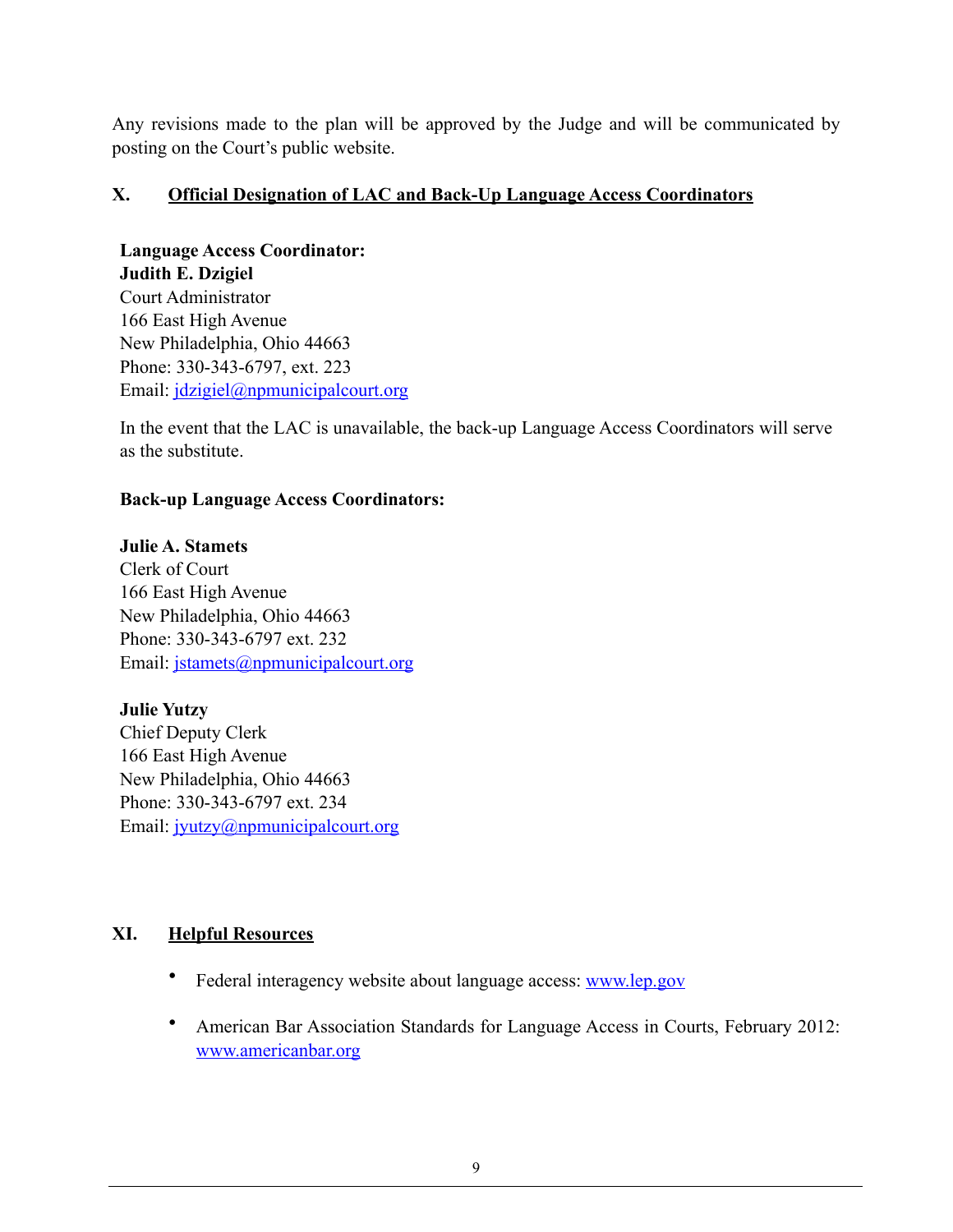#### XI. **Helpful Resources**

- Federal interagency website about language access: www.lep.gov  $\bullet$
- American Bar Association Standards for Language Access in Courts, February 2012:  $\bullet$ www.americanbar.org
- Department of Justice Language Access Planning and Technical Assistance Tool for Courts, February 2014: www.lep.gov
- Supreme Court of Ohio's Interpreter Services Program: https://www.supremecourt.ohio.gov/JCS/interpreterSvcs/

#### XII. **LAP Administrative Judge Approval**

This LAP was reviewed and approved by:

Date: 04/26/22

Judge Nanette DeGarmo Von Allman